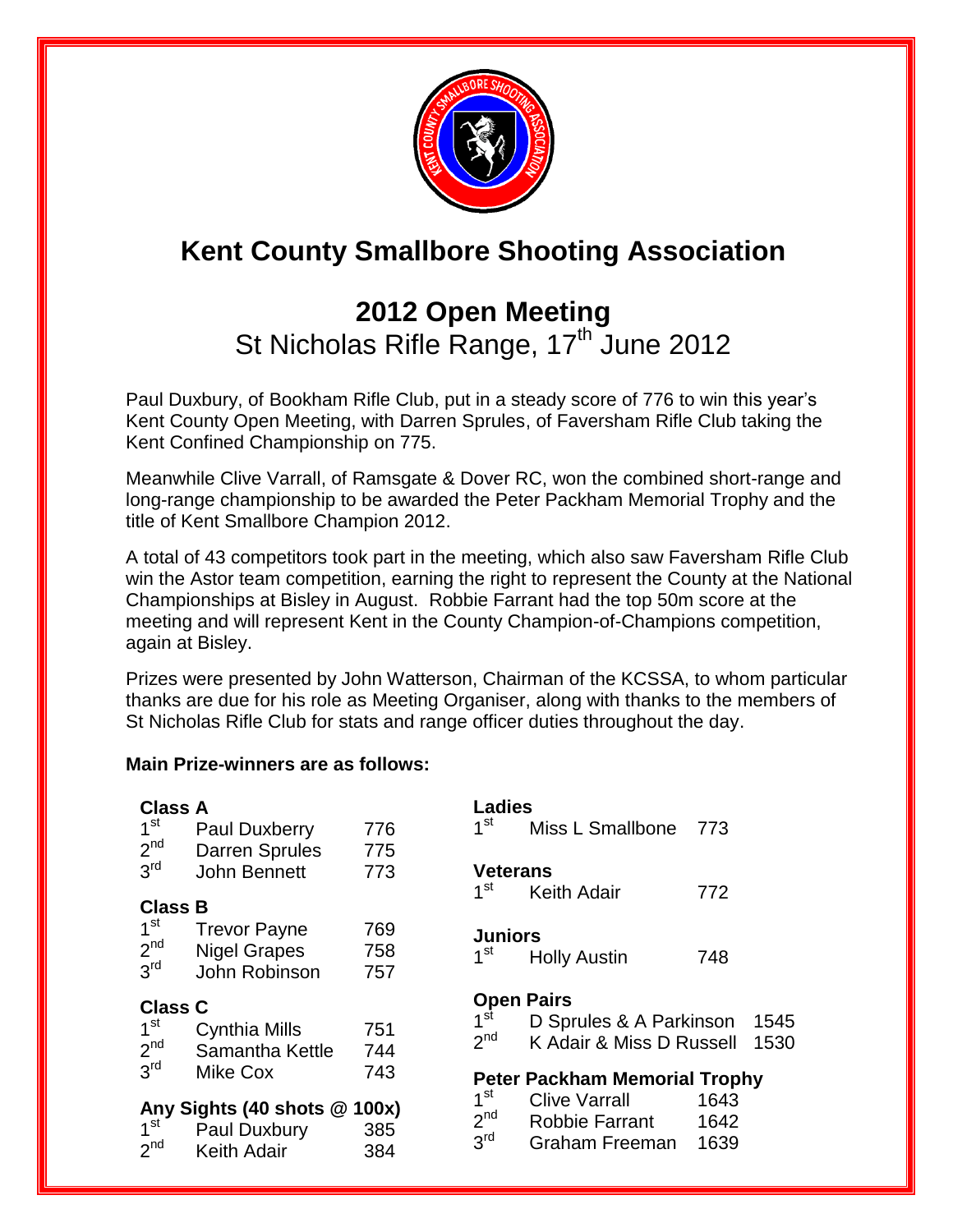| <b>Class A</b><br>100x<br>50m<br>Grand<br>Agg<br>$\mathbf{2}$<br>$\mathbf{3}$<br>$\boldsymbol{2}$<br>$\mathbf{3}$<br>1<br>4<br>1<br>4<br>total<br>total<br>99<br>97<br>97<br>97<br>98<br>99<br>393<br>94<br>95<br>383<br>776<br>Paul Duxbury<br>95<br>98<br>96<br>98<br>387<br>98<br>95<br>99<br>96<br><b>Darren Sprules</b><br>388<br>775<br>96<br>96<br>773<br>99<br>98<br>98<br>391<br>97<br>94<br>95<br>382<br>John Bennett<br>Linda Smallbone<br>99<br>96<br>96<br>93<br>97<br>773<br>98<br>99<br>392<br>95<br>381<br>97<br>92<br>98<br>99<br>388<br>95<br>94<br>772<br><b>Keith Adair</b><br>99<br>384<br>98<br>97<br>771<br>99<br>98<br>96<br>384<br>Neil Umpleby<br>95<br>96<br>387<br>96<br>94<br>92<br>98<br>97<br>99<br>95<br>96<br>96<br>97<br>389<br>381<br>770<br>Alan Parkinson<br>95<br>93<br>98<br>94<br>97<br>382<br>97<br>98<br>767<br><b>Mike Kettle</b><br>95<br>385<br>97<br>765<br>95<br>384<br>94<br>381<br>96<br>99<br>94<br>94<br>96<br>Sue Thomas<br>97<br>98<br><b>Clive Varrall</b><br>98<br>94<br>95<br>765<br>94<br>387<br>94<br>95<br>378<br><b>Robbie Farrant</b><br>98<br>96<br>99<br>98<br>391<br>96<br>97<br>95<br>374<br>765<br>90<br>96<br>97<br>91<br>97<br>96<br>95<br>95<br>762<br>381<br>95<br>381<br>Graham Freeman<br>98<br>98<br>99<br>390<br>87<br>94<br>93<br>98<br>372<br>762<br><b>Malcolm Wilkes</b><br>95<br>96<br>97<br>95<br>377<br>761<br>95<br>96<br>384<br>95<br>92<br>95<br><b>Steve Wright</b><br>95<br>97<br>97<br>91<br>96<br>96<br>760<br>Mike Ashby<br>94<br>383<br>94<br>377<br><b>Geoff Thomas</b><br>97<br>95<br>95<br>97<br>384<br>91<br>94<br>95<br>375<br>759<br>95<br>95<br>95<br>96<br>93<br>97<br>381<br>94<br>93<br>95<br>377<br>758<br><b>Diane Russell</b><br>95<br>93<br>92<br>92<br>92<br>370<br>745<br><b>Steve Drury</b><br>93<br>94<br>375<br>94<br><b>Class B</b><br><b>50m</b><br>100x<br><b>Grand</b><br>$\overline{2}$<br>Agg<br>$\mathbf{3}$<br>$\mathbf{2}$<br>$\mathbf{3}$<br>1<br>$\overline{\mathbf{4}}$<br>total<br>total<br>1<br>4<br>95<br>98<br>383<br>96<br>94<br>99<br>769<br><b>Trevor Payne</b><br>95<br>95<br>97<br>386<br>758<br>99<br>97<br>96<br>95<br>90<br>94<br>371<br><b>Nigel Grapes</b><br>387<br>93<br>94<br>96<br>John Robinson<br>94<br>95<br>95<br>96<br>380<br>92<br>94<br>95<br>377<br>757<br>95<br>93<br>378<br>92<br>95<br>378<br>756<br><b>Terry Dove</b><br>95<br>95<br>95<br>96<br>96<br>94<br>93<br>94<br>92<br>752<br>95<br>378<br>93<br>95<br>374<br><b>Tony McPartlan</b><br>94<br>96<br>David Robinson<br>94<br>97<br>93<br>378<br>93<br>91<br>374<br>752<br>94<br>94<br>91<br>97<br>96<br>94<br>91<br>372<br>378<br>92<br>95<br>750<br>Sue Adair<br>96<br>93<br>95<br>93<br>93<br>93<br>749<br>377<br>94<br>92<br>372<br>Peter Locke<br>91<br>97<br>88<br>97<br>373<br>95<br>91<br>93<br>96<br>375<br>748<br><b>Holly Austen</b><br>95<br>91<br>89<br>92<br>92<br>93<br>91<br>370<br>89<br>362<br>732<br><b>Steve Lovett</b><br>86<br>Sallyanne Bailey<br>90<br>91<br>93<br>360<br>91<br>84<br>91<br>359<br>719<br>93<br>95<br>93<br>93<br>375<br>85<br>$\overline{0}$<br>94<br>91<br>0<br>176<br>551<br>Dave Adaway<br><b>Class C</b><br><b>50m</b><br>100x<br><b>Grand</b><br>$\overline{2}$<br>$\overline{2}$<br>Agg<br>$\mathbf{3}$<br>$\mathbf{3}$<br>$\mathbf 1$<br>4<br>total<br>1<br>4<br>total<br>92<br>96<br>97<br>380<br>96<br>91<br>92<br>92<br>371<br>751<br><b>Cynthia Mills</b><br>95<br>95<br>94<br>Samantha Kettle<br>99<br>88<br>90<br>94<br>744<br>96<br>384<br>88<br>360 | <b>Full Results</b> |  |  |  |  |  |  |  |  |  |  |  |
|-------------------------------------------------------------------------------------------------------------------------------------------------------------------------------------------------------------------------------------------------------------------------------------------------------------------------------------------------------------------------------------------------------------------------------------------------------------------------------------------------------------------------------------------------------------------------------------------------------------------------------------------------------------------------------------------------------------------------------------------------------------------------------------------------------------------------------------------------------------------------------------------------------------------------------------------------------------------------------------------------------------------------------------------------------------------------------------------------------------------------------------------------------------------------------------------------------------------------------------------------------------------------------------------------------------------------------------------------------------------------------------------------------------------------------------------------------------------------------------------------------------------------------------------------------------------------------------------------------------------------------------------------------------------------------------------------------------------------------------------------------------------------------------------------------------------------------------------------------------------------------------------------------------------------------------------------------------------------------------------------------------------------------------------------------------------------------------------------------------------------------------------------------------------------------------------------------------------------------------------------------------------------------------------------------------------------------------------------------------------------------------------------------------------------------------------------------------------------------------------------------------------------------------------------------------------------------------------------------------------------------------------------------------------------------------------------------------------------------------------------------------------------------------------------------------------------------------------------------------------------------------------------------------------------------------------------------------------------------------------------------------------------------------------------------------------------------------------------------------------------------------------------------------------------------------------------------------------------------------------------------------------------------------------------------------------------------------------------------------------------------------------------------------------------------------------------------------------------------------------------------------------------|---------------------|--|--|--|--|--|--|--|--|--|--|--|
|                                                                                                                                                                                                                                                                                                                                                                                                                                                                                                                                                                                                                                                                                                                                                                                                                                                                                                                                                                                                                                                                                                                                                                                                                                                                                                                                                                                                                                                                                                                                                                                                                                                                                                                                                                                                                                                                                                                                                                                                                                                                                                                                                                                                                                                                                                                                                                                                                                                                                                                                                                                                                                                                                                                                                                                                                                                                                                                                                                                                                                                                                                                                                                                                                                                                                                                                                                                                                                                                                                                         |                     |  |  |  |  |  |  |  |  |  |  |  |
|                                                                                                                                                                                                                                                                                                                                                                                                                                                                                                                                                                                                                                                                                                                                                                                                                                                                                                                                                                                                                                                                                                                                                                                                                                                                                                                                                                                                                                                                                                                                                                                                                                                                                                                                                                                                                                                                                                                                                                                                                                                                                                                                                                                                                                                                                                                                                                                                                                                                                                                                                                                                                                                                                                                                                                                                                                                                                                                                                                                                                                                                                                                                                                                                                                                                                                                                                                                                                                                                                                                         |                     |  |  |  |  |  |  |  |  |  |  |  |
|                                                                                                                                                                                                                                                                                                                                                                                                                                                                                                                                                                                                                                                                                                                                                                                                                                                                                                                                                                                                                                                                                                                                                                                                                                                                                                                                                                                                                                                                                                                                                                                                                                                                                                                                                                                                                                                                                                                                                                                                                                                                                                                                                                                                                                                                                                                                                                                                                                                                                                                                                                                                                                                                                                                                                                                                                                                                                                                                                                                                                                                                                                                                                                                                                                                                                                                                                                                                                                                                                                                         |                     |  |  |  |  |  |  |  |  |  |  |  |
|                                                                                                                                                                                                                                                                                                                                                                                                                                                                                                                                                                                                                                                                                                                                                                                                                                                                                                                                                                                                                                                                                                                                                                                                                                                                                                                                                                                                                                                                                                                                                                                                                                                                                                                                                                                                                                                                                                                                                                                                                                                                                                                                                                                                                                                                                                                                                                                                                                                                                                                                                                                                                                                                                                                                                                                                                                                                                                                                                                                                                                                                                                                                                                                                                                                                                                                                                                                                                                                                                                                         |                     |  |  |  |  |  |  |  |  |  |  |  |
|                                                                                                                                                                                                                                                                                                                                                                                                                                                                                                                                                                                                                                                                                                                                                                                                                                                                                                                                                                                                                                                                                                                                                                                                                                                                                                                                                                                                                                                                                                                                                                                                                                                                                                                                                                                                                                                                                                                                                                                                                                                                                                                                                                                                                                                                                                                                                                                                                                                                                                                                                                                                                                                                                                                                                                                                                                                                                                                                                                                                                                                                                                                                                                                                                                                                                                                                                                                                                                                                                                                         |                     |  |  |  |  |  |  |  |  |  |  |  |
|                                                                                                                                                                                                                                                                                                                                                                                                                                                                                                                                                                                                                                                                                                                                                                                                                                                                                                                                                                                                                                                                                                                                                                                                                                                                                                                                                                                                                                                                                                                                                                                                                                                                                                                                                                                                                                                                                                                                                                                                                                                                                                                                                                                                                                                                                                                                                                                                                                                                                                                                                                                                                                                                                                                                                                                                                                                                                                                                                                                                                                                                                                                                                                                                                                                                                                                                                                                                                                                                                                                         |                     |  |  |  |  |  |  |  |  |  |  |  |
|                                                                                                                                                                                                                                                                                                                                                                                                                                                                                                                                                                                                                                                                                                                                                                                                                                                                                                                                                                                                                                                                                                                                                                                                                                                                                                                                                                                                                                                                                                                                                                                                                                                                                                                                                                                                                                                                                                                                                                                                                                                                                                                                                                                                                                                                                                                                                                                                                                                                                                                                                                                                                                                                                                                                                                                                                                                                                                                                                                                                                                                                                                                                                                                                                                                                                                                                                                                                                                                                                                                         |                     |  |  |  |  |  |  |  |  |  |  |  |
|                                                                                                                                                                                                                                                                                                                                                                                                                                                                                                                                                                                                                                                                                                                                                                                                                                                                                                                                                                                                                                                                                                                                                                                                                                                                                                                                                                                                                                                                                                                                                                                                                                                                                                                                                                                                                                                                                                                                                                                                                                                                                                                                                                                                                                                                                                                                                                                                                                                                                                                                                                                                                                                                                                                                                                                                                                                                                                                                                                                                                                                                                                                                                                                                                                                                                                                                                                                                                                                                                                                         |                     |  |  |  |  |  |  |  |  |  |  |  |
|                                                                                                                                                                                                                                                                                                                                                                                                                                                                                                                                                                                                                                                                                                                                                                                                                                                                                                                                                                                                                                                                                                                                                                                                                                                                                                                                                                                                                                                                                                                                                                                                                                                                                                                                                                                                                                                                                                                                                                                                                                                                                                                                                                                                                                                                                                                                                                                                                                                                                                                                                                                                                                                                                                                                                                                                                                                                                                                                                                                                                                                                                                                                                                                                                                                                                                                                                                                                                                                                                                                         |                     |  |  |  |  |  |  |  |  |  |  |  |
|                                                                                                                                                                                                                                                                                                                                                                                                                                                                                                                                                                                                                                                                                                                                                                                                                                                                                                                                                                                                                                                                                                                                                                                                                                                                                                                                                                                                                                                                                                                                                                                                                                                                                                                                                                                                                                                                                                                                                                                                                                                                                                                                                                                                                                                                                                                                                                                                                                                                                                                                                                                                                                                                                                                                                                                                                                                                                                                                                                                                                                                                                                                                                                                                                                                                                                                                                                                                                                                                                                                         |                     |  |  |  |  |  |  |  |  |  |  |  |
|                                                                                                                                                                                                                                                                                                                                                                                                                                                                                                                                                                                                                                                                                                                                                                                                                                                                                                                                                                                                                                                                                                                                                                                                                                                                                                                                                                                                                                                                                                                                                                                                                                                                                                                                                                                                                                                                                                                                                                                                                                                                                                                                                                                                                                                                                                                                                                                                                                                                                                                                                                                                                                                                                                                                                                                                                                                                                                                                                                                                                                                                                                                                                                                                                                                                                                                                                                                                                                                                                                                         |                     |  |  |  |  |  |  |  |  |  |  |  |
|                                                                                                                                                                                                                                                                                                                                                                                                                                                                                                                                                                                                                                                                                                                                                                                                                                                                                                                                                                                                                                                                                                                                                                                                                                                                                                                                                                                                                                                                                                                                                                                                                                                                                                                                                                                                                                                                                                                                                                                                                                                                                                                                                                                                                                                                                                                                                                                                                                                                                                                                                                                                                                                                                                                                                                                                                                                                                                                                                                                                                                                                                                                                                                                                                                                                                                                                                                                                                                                                                                                         |                     |  |  |  |  |  |  |  |  |  |  |  |
|                                                                                                                                                                                                                                                                                                                                                                                                                                                                                                                                                                                                                                                                                                                                                                                                                                                                                                                                                                                                                                                                                                                                                                                                                                                                                                                                                                                                                                                                                                                                                                                                                                                                                                                                                                                                                                                                                                                                                                                                                                                                                                                                                                                                                                                                                                                                                                                                                                                                                                                                                                                                                                                                                                                                                                                                                                                                                                                                                                                                                                                                                                                                                                                                                                                                                                                                                                                                                                                                                                                         |                     |  |  |  |  |  |  |  |  |  |  |  |
|                                                                                                                                                                                                                                                                                                                                                                                                                                                                                                                                                                                                                                                                                                                                                                                                                                                                                                                                                                                                                                                                                                                                                                                                                                                                                                                                                                                                                                                                                                                                                                                                                                                                                                                                                                                                                                                                                                                                                                                                                                                                                                                                                                                                                                                                                                                                                                                                                                                                                                                                                                                                                                                                                                                                                                                                                                                                                                                                                                                                                                                                                                                                                                                                                                                                                                                                                                                                                                                                                                                         |                     |  |  |  |  |  |  |  |  |  |  |  |
|                                                                                                                                                                                                                                                                                                                                                                                                                                                                                                                                                                                                                                                                                                                                                                                                                                                                                                                                                                                                                                                                                                                                                                                                                                                                                                                                                                                                                                                                                                                                                                                                                                                                                                                                                                                                                                                                                                                                                                                                                                                                                                                                                                                                                                                                                                                                                                                                                                                                                                                                                                                                                                                                                                                                                                                                                                                                                                                                                                                                                                                                                                                                                                                                                                                                                                                                                                                                                                                                                                                         |                     |  |  |  |  |  |  |  |  |  |  |  |
|                                                                                                                                                                                                                                                                                                                                                                                                                                                                                                                                                                                                                                                                                                                                                                                                                                                                                                                                                                                                                                                                                                                                                                                                                                                                                                                                                                                                                                                                                                                                                                                                                                                                                                                                                                                                                                                                                                                                                                                                                                                                                                                                                                                                                                                                                                                                                                                                                                                                                                                                                                                                                                                                                                                                                                                                                                                                                                                                                                                                                                                                                                                                                                                                                                                                                                                                                                                                                                                                                                                         |                     |  |  |  |  |  |  |  |  |  |  |  |
|                                                                                                                                                                                                                                                                                                                                                                                                                                                                                                                                                                                                                                                                                                                                                                                                                                                                                                                                                                                                                                                                                                                                                                                                                                                                                                                                                                                                                                                                                                                                                                                                                                                                                                                                                                                                                                                                                                                                                                                                                                                                                                                                                                                                                                                                                                                                                                                                                                                                                                                                                                                                                                                                                                                                                                                                                                                                                                                                                                                                                                                                                                                                                                                                                                                                                                                                                                                                                                                                                                                         |                     |  |  |  |  |  |  |  |  |  |  |  |
|                                                                                                                                                                                                                                                                                                                                                                                                                                                                                                                                                                                                                                                                                                                                                                                                                                                                                                                                                                                                                                                                                                                                                                                                                                                                                                                                                                                                                                                                                                                                                                                                                                                                                                                                                                                                                                                                                                                                                                                                                                                                                                                                                                                                                                                                                                                                                                                                                                                                                                                                                                                                                                                                                                                                                                                                                                                                                                                                                                                                                                                                                                                                                                                                                                                                                                                                                                                                                                                                                                                         |                     |  |  |  |  |  |  |  |  |  |  |  |
|                                                                                                                                                                                                                                                                                                                                                                                                                                                                                                                                                                                                                                                                                                                                                                                                                                                                                                                                                                                                                                                                                                                                                                                                                                                                                                                                                                                                                                                                                                                                                                                                                                                                                                                                                                                                                                                                                                                                                                                                                                                                                                                                                                                                                                                                                                                                                                                                                                                                                                                                                                                                                                                                                                                                                                                                                                                                                                                                                                                                                                                                                                                                                                                                                                                                                                                                                                                                                                                                                                                         |                     |  |  |  |  |  |  |  |  |  |  |  |
|                                                                                                                                                                                                                                                                                                                                                                                                                                                                                                                                                                                                                                                                                                                                                                                                                                                                                                                                                                                                                                                                                                                                                                                                                                                                                                                                                                                                                                                                                                                                                                                                                                                                                                                                                                                                                                                                                                                                                                                                                                                                                                                                                                                                                                                                                                                                                                                                                                                                                                                                                                                                                                                                                                                                                                                                                                                                                                                                                                                                                                                                                                                                                                                                                                                                                                                                                                                                                                                                                                                         |                     |  |  |  |  |  |  |  |  |  |  |  |
|                                                                                                                                                                                                                                                                                                                                                                                                                                                                                                                                                                                                                                                                                                                                                                                                                                                                                                                                                                                                                                                                                                                                                                                                                                                                                                                                                                                                                                                                                                                                                                                                                                                                                                                                                                                                                                                                                                                                                                                                                                                                                                                                                                                                                                                                                                                                                                                                                                                                                                                                                                                                                                                                                                                                                                                                                                                                                                                                                                                                                                                                                                                                                                                                                                                                                                                                                                                                                                                                                                                         |                     |  |  |  |  |  |  |  |  |  |  |  |
|                                                                                                                                                                                                                                                                                                                                                                                                                                                                                                                                                                                                                                                                                                                                                                                                                                                                                                                                                                                                                                                                                                                                                                                                                                                                                                                                                                                                                                                                                                                                                                                                                                                                                                                                                                                                                                                                                                                                                                                                                                                                                                                                                                                                                                                                                                                                                                                                                                                                                                                                                                                                                                                                                                                                                                                                                                                                                                                                                                                                                                                                                                                                                                                                                                                                                                                                                                                                                                                                                                                         |                     |  |  |  |  |  |  |  |  |  |  |  |
|                                                                                                                                                                                                                                                                                                                                                                                                                                                                                                                                                                                                                                                                                                                                                                                                                                                                                                                                                                                                                                                                                                                                                                                                                                                                                                                                                                                                                                                                                                                                                                                                                                                                                                                                                                                                                                                                                                                                                                                                                                                                                                                                                                                                                                                                                                                                                                                                                                                                                                                                                                                                                                                                                                                                                                                                                                                                                                                                                                                                                                                                                                                                                                                                                                                                                                                                                                                                                                                                                                                         |                     |  |  |  |  |  |  |  |  |  |  |  |
|                                                                                                                                                                                                                                                                                                                                                                                                                                                                                                                                                                                                                                                                                                                                                                                                                                                                                                                                                                                                                                                                                                                                                                                                                                                                                                                                                                                                                                                                                                                                                                                                                                                                                                                                                                                                                                                                                                                                                                                                                                                                                                                                                                                                                                                                                                                                                                                                                                                                                                                                                                                                                                                                                                                                                                                                                                                                                                                                                                                                                                                                                                                                                                                                                                                                                                                                                                                                                                                                                                                         |                     |  |  |  |  |  |  |  |  |  |  |  |
|                                                                                                                                                                                                                                                                                                                                                                                                                                                                                                                                                                                                                                                                                                                                                                                                                                                                                                                                                                                                                                                                                                                                                                                                                                                                                                                                                                                                                                                                                                                                                                                                                                                                                                                                                                                                                                                                                                                                                                                                                                                                                                                                                                                                                                                                                                                                                                                                                                                                                                                                                                                                                                                                                                                                                                                                                                                                                                                                                                                                                                                                                                                                                                                                                                                                                                                                                                                                                                                                                                                         |                     |  |  |  |  |  |  |  |  |  |  |  |
|                                                                                                                                                                                                                                                                                                                                                                                                                                                                                                                                                                                                                                                                                                                                                                                                                                                                                                                                                                                                                                                                                                                                                                                                                                                                                                                                                                                                                                                                                                                                                                                                                                                                                                                                                                                                                                                                                                                                                                                                                                                                                                                                                                                                                                                                                                                                                                                                                                                                                                                                                                                                                                                                                                                                                                                                                                                                                                                                                                                                                                                                                                                                                                                                                                                                                                                                                                                                                                                                                                                         |                     |  |  |  |  |  |  |  |  |  |  |  |
|                                                                                                                                                                                                                                                                                                                                                                                                                                                                                                                                                                                                                                                                                                                                                                                                                                                                                                                                                                                                                                                                                                                                                                                                                                                                                                                                                                                                                                                                                                                                                                                                                                                                                                                                                                                                                                                                                                                                                                                                                                                                                                                                                                                                                                                                                                                                                                                                                                                                                                                                                                                                                                                                                                                                                                                                                                                                                                                                                                                                                                                                                                                                                                                                                                                                                                                                                                                                                                                                                                                         |                     |  |  |  |  |  |  |  |  |  |  |  |
|                                                                                                                                                                                                                                                                                                                                                                                                                                                                                                                                                                                                                                                                                                                                                                                                                                                                                                                                                                                                                                                                                                                                                                                                                                                                                                                                                                                                                                                                                                                                                                                                                                                                                                                                                                                                                                                                                                                                                                                                                                                                                                                                                                                                                                                                                                                                                                                                                                                                                                                                                                                                                                                                                                                                                                                                                                                                                                                                                                                                                                                                                                                                                                                                                                                                                                                                                                                                                                                                                                                         |                     |  |  |  |  |  |  |  |  |  |  |  |
|                                                                                                                                                                                                                                                                                                                                                                                                                                                                                                                                                                                                                                                                                                                                                                                                                                                                                                                                                                                                                                                                                                                                                                                                                                                                                                                                                                                                                                                                                                                                                                                                                                                                                                                                                                                                                                                                                                                                                                                                                                                                                                                                                                                                                                                                                                                                                                                                                                                                                                                                                                                                                                                                                                                                                                                                                                                                                                                                                                                                                                                                                                                                                                                                                                                                                                                                                                                                                                                                                                                         |                     |  |  |  |  |  |  |  |  |  |  |  |
|                                                                                                                                                                                                                                                                                                                                                                                                                                                                                                                                                                                                                                                                                                                                                                                                                                                                                                                                                                                                                                                                                                                                                                                                                                                                                                                                                                                                                                                                                                                                                                                                                                                                                                                                                                                                                                                                                                                                                                                                                                                                                                                                                                                                                                                                                                                                                                                                                                                                                                                                                                                                                                                                                                                                                                                                                                                                                                                                                                                                                                                                                                                                                                                                                                                                                                                                                                                                                                                                                                                         |                     |  |  |  |  |  |  |  |  |  |  |  |
|                                                                                                                                                                                                                                                                                                                                                                                                                                                                                                                                                                                                                                                                                                                                                                                                                                                                                                                                                                                                                                                                                                                                                                                                                                                                                                                                                                                                                                                                                                                                                                                                                                                                                                                                                                                                                                                                                                                                                                                                                                                                                                                                                                                                                                                                                                                                                                                                                                                                                                                                                                                                                                                                                                                                                                                                                                                                                                                                                                                                                                                                                                                                                                                                                                                                                                                                                                                                                                                                                                                         |                     |  |  |  |  |  |  |  |  |  |  |  |
|                                                                                                                                                                                                                                                                                                                                                                                                                                                                                                                                                                                                                                                                                                                                                                                                                                                                                                                                                                                                                                                                                                                                                                                                                                                                                                                                                                                                                                                                                                                                                                                                                                                                                                                                                                                                                                                                                                                                                                                                                                                                                                                                                                                                                                                                                                                                                                                                                                                                                                                                                                                                                                                                                                                                                                                                                                                                                                                                                                                                                                                                                                                                                                                                                                                                                                                                                                                                                                                                                                                         |                     |  |  |  |  |  |  |  |  |  |  |  |
|                                                                                                                                                                                                                                                                                                                                                                                                                                                                                                                                                                                                                                                                                                                                                                                                                                                                                                                                                                                                                                                                                                                                                                                                                                                                                                                                                                                                                                                                                                                                                                                                                                                                                                                                                                                                                                                                                                                                                                                                                                                                                                                                                                                                                                                                                                                                                                                                                                                                                                                                                                                                                                                                                                                                                                                                                                                                                                                                                                                                                                                                                                                                                                                                                                                                                                                                                                                                                                                                                                                         |                     |  |  |  |  |  |  |  |  |  |  |  |
|                                                                                                                                                                                                                                                                                                                                                                                                                                                                                                                                                                                                                                                                                                                                                                                                                                                                                                                                                                                                                                                                                                                                                                                                                                                                                                                                                                                                                                                                                                                                                                                                                                                                                                                                                                                                                                                                                                                                                                                                                                                                                                                                                                                                                                                                                                                                                                                                                                                                                                                                                                                                                                                                                                                                                                                                                                                                                                                                                                                                                                                                                                                                                                                                                                                                                                                                                                                                                                                                                                                         |                     |  |  |  |  |  |  |  |  |  |  |  |
|                                                                                                                                                                                                                                                                                                                                                                                                                                                                                                                                                                                                                                                                                                                                                                                                                                                                                                                                                                                                                                                                                                                                                                                                                                                                                                                                                                                                                                                                                                                                                                                                                                                                                                                                                                                                                                                                                                                                                                                                                                                                                                                                                                                                                                                                                                                                                                                                                                                                                                                                                                                                                                                                                                                                                                                                                                                                                                                                                                                                                                                                                                                                                                                                                                                                                                                                                                                                                                                                                                                         |                     |  |  |  |  |  |  |  |  |  |  |  |
|                                                                                                                                                                                                                                                                                                                                                                                                                                                                                                                                                                                                                                                                                                                                                                                                                                                                                                                                                                                                                                                                                                                                                                                                                                                                                                                                                                                                                                                                                                                                                                                                                                                                                                                                                                                                                                                                                                                                                                                                                                                                                                                                                                                                                                                                                                                                                                                                                                                                                                                                                                                                                                                                                                                                                                                                                                                                                                                                                                                                                                                                                                                                                                                                                                                                                                                                                                                                                                                                                                                         |                     |  |  |  |  |  |  |  |  |  |  |  |
|                                                                                                                                                                                                                                                                                                                                                                                                                                                                                                                                                                                                                                                                                                                                                                                                                                                                                                                                                                                                                                                                                                                                                                                                                                                                                                                                                                                                                                                                                                                                                                                                                                                                                                                                                                                                                                                                                                                                                                                                                                                                                                                                                                                                                                                                                                                                                                                                                                                                                                                                                                                                                                                                                                                                                                                                                                                                                                                                                                                                                                                                                                                                                                                                                                                                                                                                                                                                                                                                                                                         |                     |  |  |  |  |  |  |  |  |  |  |  |
|                                                                                                                                                                                                                                                                                                                                                                                                                                                                                                                                                                                                                                                                                                                                                                                                                                                                                                                                                                                                                                                                                                                                                                                                                                                                                                                                                                                                                                                                                                                                                                                                                                                                                                                                                                                                                                                                                                                                                                                                                                                                                                                                                                                                                                                                                                                                                                                                                                                                                                                                                                                                                                                                                                                                                                                                                                                                                                                                                                                                                                                                                                                                                                                                                                                                                                                                                                                                                                                                                                                         |                     |  |  |  |  |  |  |  |  |  |  |  |
|                                                                                                                                                                                                                                                                                                                                                                                                                                                                                                                                                                                                                                                                                                                                                                                                                                                                                                                                                                                                                                                                                                                                                                                                                                                                                                                                                                                                                                                                                                                                                                                                                                                                                                                                                                                                                                                                                                                                                                                                                                                                                                                                                                                                                                                                                                                                                                                                                                                                                                                                                                                                                                                                                                                                                                                                                                                                                                                                                                                                                                                                                                                                                                                                                                                                                                                                                                                                                                                                                                                         |                     |  |  |  |  |  |  |  |  |  |  |  |
| 93<br>93<br>743<br>Mike Cox<br>94<br>91<br>371<br>90<br>93<br>91<br>98<br>372                                                                                                                                                                                                                                                                                                                                                                                                                                                                                                                                                                                                                                                                                                                                                                                                                                                                                                                                                                                                                                                                                                                                                                                                                                                                                                                                                                                                                                                                                                                                                                                                                                                                                                                                                                                                                                                                                                                                                                                                                                                                                                                                                                                                                                                                                                                                                                                                                                                                                                                                                                                                                                                                                                                                                                                                                                                                                                                                                                                                                                                                                                                                                                                                                                                                                                                                                                                                                                           |                     |  |  |  |  |  |  |  |  |  |  |  |
| 94<br>94<br>91<br>93<br>92<br>372<br>89<br>94<br>95<br>370<br>742<br>Dave Austen                                                                                                                                                                                                                                                                                                                                                                                                                                                                                                                                                                                                                                                                                                                                                                                                                                                                                                                                                                                                                                                                                                                                                                                                                                                                                                                                                                                                                                                                                                                                                                                                                                                                                                                                                                                                                                                                                                                                                                                                                                                                                                                                                                                                                                                                                                                                                                                                                                                                                                                                                                                                                                                                                                                                                                                                                                                                                                                                                                                                                                                                                                                                                                                                                                                                                                                                                                                                                                        |                     |  |  |  |  |  |  |  |  |  |  |  |
| 95<br>94<br>94<br>374<br>92<br>89<br>92<br>367<br>91<br>94<br>741<br>J Lamont                                                                                                                                                                                                                                                                                                                                                                                                                                                                                                                                                                                                                                                                                                                                                                                                                                                                                                                                                                                                                                                                                                                                                                                                                                                                                                                                                                                                                                                                                                                                                                                                                                                                                                                                                                                                                                                                                                                                                                                                                                                                                                                                                                                                                                                                                                                                                                                                                                                                                                                                                                                                                                                                                                                                                                                                                                                                                                                                                                                                                                                                                                                                                                                                                                                                                                                                                                                                                                           |                     |  |  |  |  |  |  |  |  |  |  |  |
| 92<br>89<br>94<br>94<br>369<br>92<br>94<br>89<br>371<br>740<br><b>Frank Cowley</b><br>96                                                                                                                                                                                                                                                                                                                                                                                                                                                                                                                                                                                                                                                                                                                                                                                                                                                                                                                                                                                                                                                                                                                                                                                                                                                                                                                                                                                                                                                                                                                                                                                                                                                                                                                                                                                                                                                                                                                                                                                                                                                                                                                                                                                                                                                                                                                                                                                                                                                                                                                                                                                                                                                                                                                                                                                                                                                                                                                                                                                                                                                                                                                                                                                                                                                                                                                                                                                                                                |                     |  |  |  |  |  |  |  |  |  |  |  |
| 90<br>93<br>94<br>93<br>91<br>90<br>370<br>93<br>95<br>369<br>739<br>John Ferguson                                                                                                                                                                                                                                                                                                                                                                                                                                                                                                                                                                                                                                                                                                                                                                                                                                                                                                                                                                                                                                                                                                                                                                                                                                                                                                                                                                                                                                                                                                                                                                                                                                                                                                                                                                                                                                                                                                                                                                                                                                                                                                                                                                                                                                                                                                                                                                                                                                                                                                                                                                                                                                                                                                                                                                                                                                                                                                                                                                                                                                                                                                                                                                                                                                                                                                                                                                                                                                      |                     |  |  |  |  |  |  |  |  |  |  |  |
| 90<br>93<br>Don Mills<br>89<br>94<br>96<br>369<br>89<br>92<br>93<br>367<br>736                                                                                                                                                                                                                                                                                                                                                                                                                                                                                                                                                                                                                                                                                                                                                                                                                                                                                                                                                                                                                                                                                                                                                                                                                                                                                                                                                                                                                                                                                                                                                                                                                                                                                                                                                                                                                                                                                                                                                                                                                                                                                                                                                                                                                                                                                                                                                                                                                                                                                                                                                                                                                                                                                                                                                                                                                                                                                                                                                                                                                                                                                                                                                                                                                                                                                                                                                                                                                                          |                     |  |  |  |  |  |  |  |  |  |  |  |
| 91<br>92<br>S Bailey<br>89<br>91<br>363<br>94<br>93<br>87<br>91<br>728<br>365                                                                                                                                                                                                                                                                                                                                                                                                                                                                                                                                                                                                                                                                                                                                                                                                                                                                                                                                                                                                                                                                                                                                                                                                                                                                                                                                                                                                                                                                                                                                                                                                                                                                                                                                                                                                                                                                                                                                                                                                                                                                                                                                                                                                                                                                                                                                                                                                                                                                                                                                                                                                                                                                                                                                                                                                                                                                                                                                                                                                                                                                                                                                                                                                                                                                                                                                                                                                                                           |                     |  |  |  |  |  |  |  |  |  |  |  |
| 89<br>87<br>Andrew Houghton<br>88<br>93<br>360<br>88<br>356<br>716<br>90<br>92<br>89                                                                                                                                                                                                                                                                                                                                                                                                                                                                                                                                                                                                                                                                                                                                                                                                                                                                                                                                                                                                                                                                                                                                                                                                                                                                                                                                                                                                                                                                                                                                                                                                                                                                                                                                                                                                                                                                                                                                                                                                                                                                                                                                                                                                                                                                                                                                                                                                                                                                                                                                                                                                                                                                                                                                                                                                                                                                                                                                                                                                                                                                                                                                                                                                                                                                                                                                                                                                                                    |                     |  |  |  |  |  |  |  |  |  |  |  |
| <b>Elaine Kettle</b><br>91<br>92<br>361<br>90<br>88<br>85<br>74<br>84<br>86<br>329<br>690                                                                                                                                                                                                                                                                                                                                                                                                                                                                                                                                                                                                                                                                                                                                                                                                                                                                                                                                                                                                                                                                                                                                                                                                                                                                                                                                                                                                                                                                                                                                                                                                                                                                                                                                                                                                                                                                                                                                                                                                                                                                                                                                                                                                                                                                                                                                                                                                                                                                                                                                                                                                                                                                                                                                                                                                                                                                                                                                                                                                                                                                                                                                                                                                                                                                                                                                                                                                                               |                     |  |  |  |  |  |  |  |  |  |  |  |